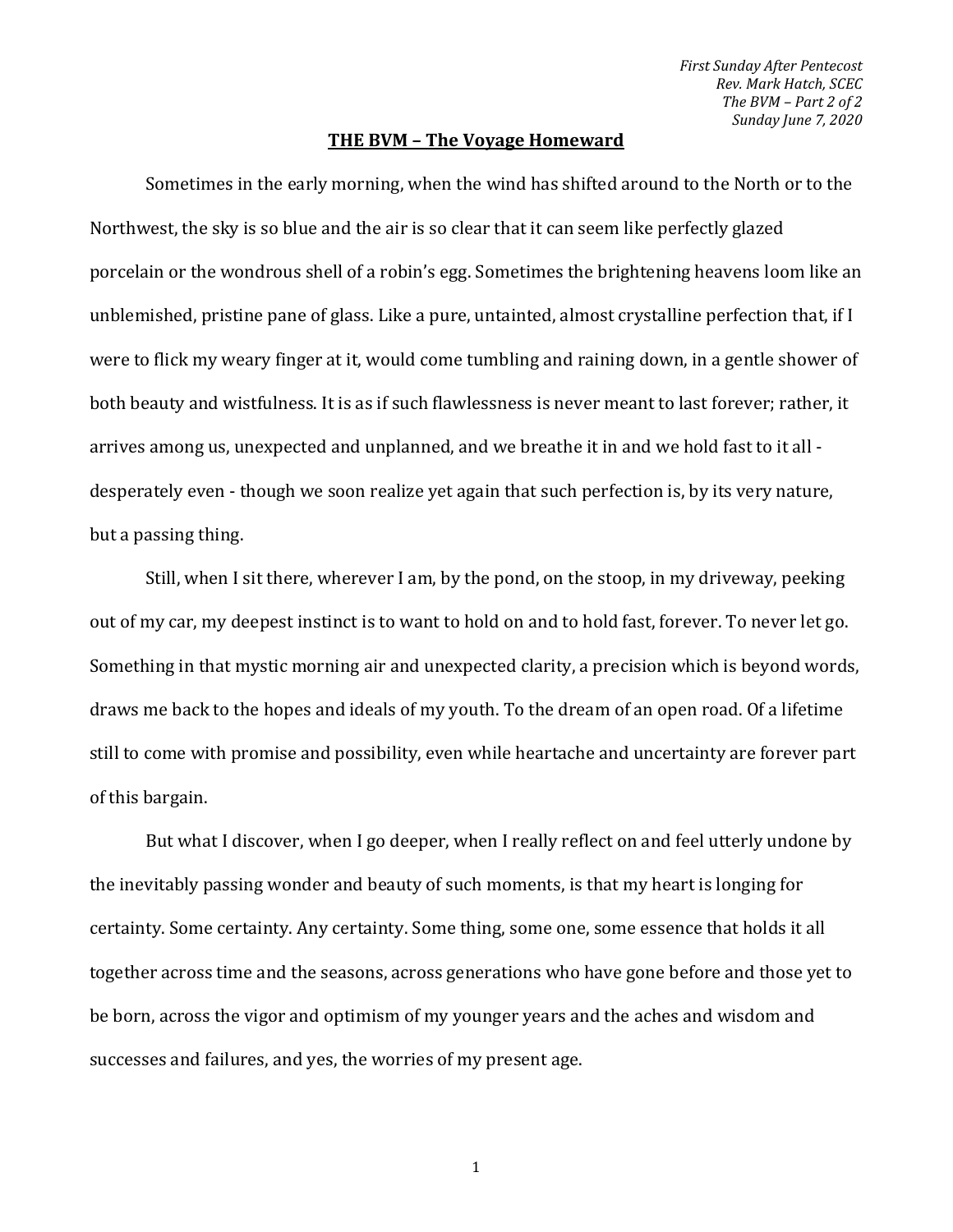*First Sunday After Pentecost Rev. Mark Hatch, SCEC The BVM – Part 2 of 2 Sunday June 7, 2020*

In the "big picture", at least for me, almost nothing that I once thought to be "forever" or to be "unchanging" has turned out that way. That is a good, if hard, life lesson by which I am begrudgingly blessed. But still and all, across my 62 or so years, (and maybe your years as well), the comfort and the balm and the soul-salvation that *does* come when we sweep away the dust and the dross and re-discover the very essence and the beating heart of what truly matters and why we even get up each day - that is eternal. It is, in its way, the very essence of salvation itself. And for me, as you have no doubt figured out by now, Mary is at the very heart, the very essence, the very core of this; Mary is the very comfort to which I return and toward whom I strive. In the first part of this reflection on Mary I pondered whether I was running away from something or running towards something; and the trick answer, of course, is that I was doing "both". Running away from darkness, fear, loneliness, heartache and tears, and running toward the one who was everywhere I looked, around every corner I turned, down every crooked and winding path I took, awaiting me at every resting spot or juncture on this tender road of life.

I use the word "strive" on purpose, because for me not only is that what I do, but if you look at Mary, that is what and how she invites. Open arms. 'Come to me. I'm here, make your way to my comfort.' Not arms uplifted in judgment, not arms dividing any sort of sheep and goats, not arms blocking or diverting my way, not arms of Popeye muscle or Jeremiad winnowing, not arms of seizure or control, but arms and hands that simply say and that forever beckon: "Come here, Come to me, come Home."

To the lost, sad, hurting schoolboy: "Come to me."

To the confused college graduate, in a rapidly shifting world: "Come to me." To the exhausted, clueless, overwhelmed Father of babies: "Come to me." To the psych worker, in a universe of indescribable pain and suffering: "Come to me."

2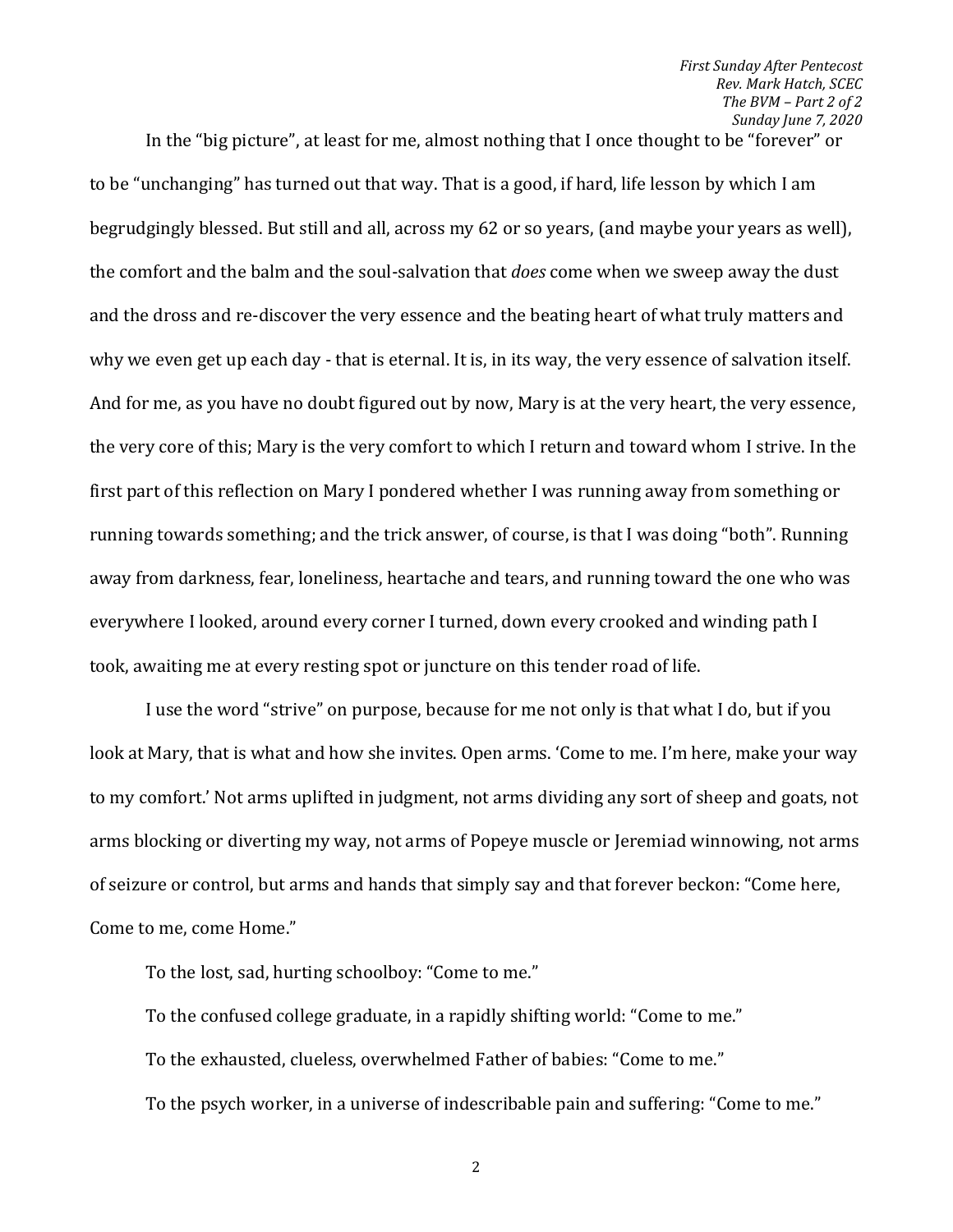To the helpless, middle aged son of a dying Dad: "Come to me."

To the faithful and struggling Priest, amid many a dark night of the soul: "Come to me." And most of all, and always, to the lonely boy and to the forlorn man who simply longed to be known, accepted, cared for, loved and seen, and held in grace: "Come to me." And there she was. Always. There was Mary. Open arms. In a million different places and in too many ways to number, and she always welcomed me in, welcomed me to a precious home. Held

truth, that faith really is *"the assurance of things hoped for, the conviction of things not seen."*

me. Consoled me. Reassured me. Proved for me the old mystery, and revealed for me the ancient

**[Heb. 11:1]** Then as now, and always, Mary never said 'no.'

Like many of you during these past, difficult months of isolation, quarantine, and lock down, I have spent more time than I wish (or should) on the internet. One of the quirky sites I regularly visit is related to music, and it works this way: the person posting puts up a random "Top Hits" chart from a given day and year, and then asks anyone to reply with the first lyrics that come into their mind, from whatever song on that charts strikes them most powerfully and immediately. Last week was a chart from May of 1970. I was 13 years old, and I was obsessed with my transistor radio. The list was remarkable and poignant, but my eyes and heart went immediately to the song above all other songs, #2 that long ago week, and of course these were the lyrics which immediately came to me, and which I actually sang out loud as I was typing:

> *"When I find myself in times of trouble Mother Mary comes to me Speaking words of wisdom, let it be; And in my hour of darkness She is standing right in front of me Speaking words of wisdom, let it be…"* **('Let It Be.' c. Lennon/McCartney 1969)**

> > 3